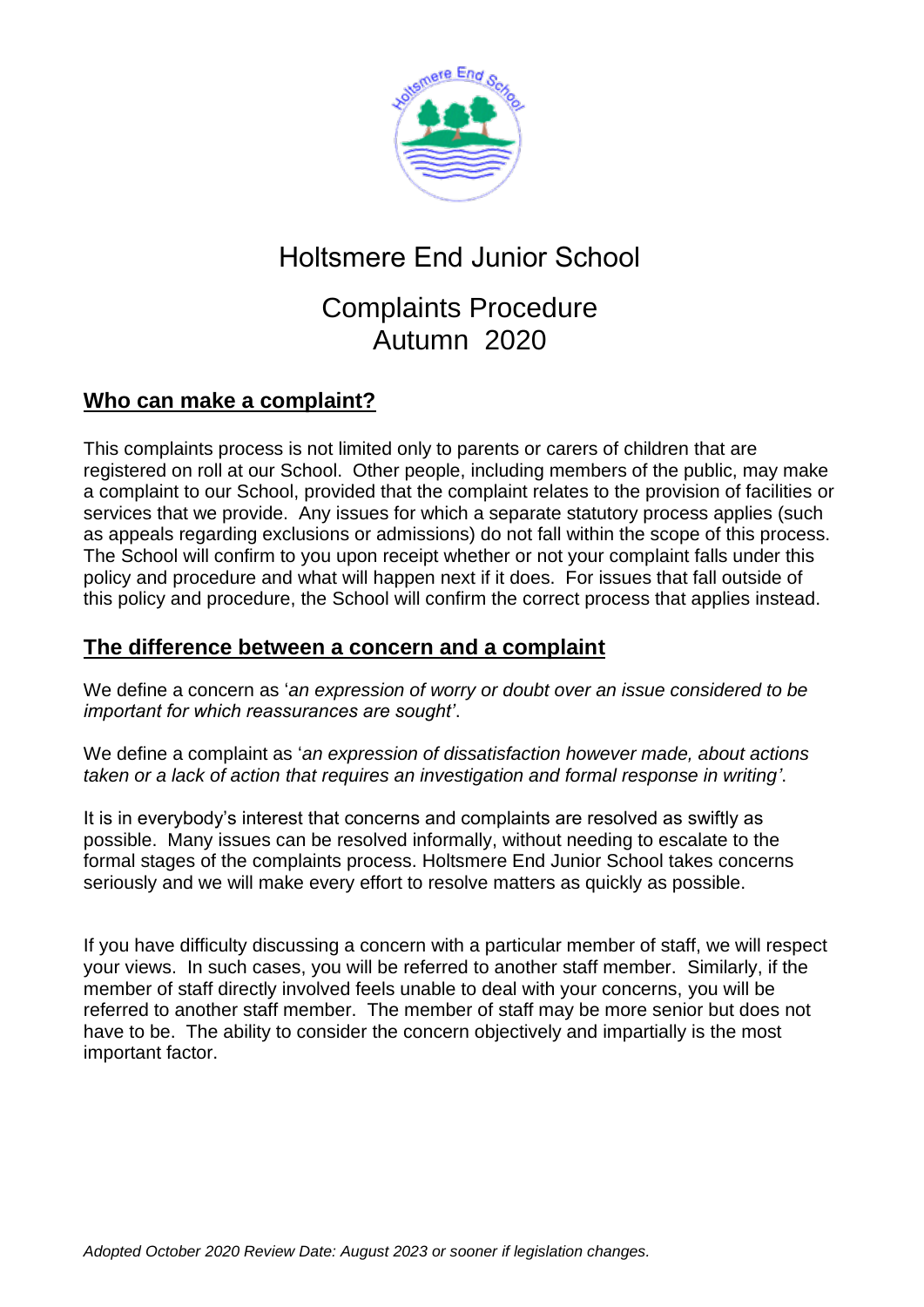Holtsmere End Junior School understands however, that there are some occasions when people only wish to raise their concerns formally. In such instances, the School will attempt to resolve the issue(s) internally, through the stages outlined within this complaints policy and procedure.

#### **How to raise a concern or make a complaint**

A concern or complaint can be made in person, in writing or by telephone. They may also be made by a third party acting on behalf on a complainant, provided that the third party is able to demonstrate to the School that they have the appropriate consent to do so. Concerns should be raised with the Class Teacher. If the issue remains unresolved, the next step is to make a formal complaint.

Complainants should not approach individual Governors to raise concerns or complaints. They have no power to act on an individual basis and it may also prevent them from considering complaints at Stage 2 of the formal complaints process. In the event that a Governor is approached by a complainant, they should signpost the complainant back to the most appropriate person. This could be the Class Teacher, Headteacher or Chair of Governors, depending on which stage the complaint has reached.

Complaints against School staff (except the Headteacher) should be made in the first instance, to the Headteacher via the School Office*.* They should be marked Private and Confidential.

Complaints regarding the Headteacher should be addressed to the Chair of Governors and submitted via the School Office. They should be marked as Private and Confidential. The School Office will ensure that the Chair of Governors receives this promptly.

Complaints about the Chair of Governors, any individual Governor or the whole Governing Body should be addressed to the Clerk to the Governing Body and submitted to the School Office. They should be marked Private and Confidential. The School Office will ensure that the Clerk receives this promptly.

For ease of use, a template complaint form has been included within this complaints policy and procedure (Appendix 2). If you require help to complete the form, you should contact the School Office. You can also ask third party organisations like the Citizens Advice Bureau or an Independent Advocate to help you. Holtsmere End Junior School will ensure that all formal complaints are documented in writing to ensure that the issues being complained about and the complainant's desired outcomes are clear. Complainants will be asked to submit their complaint in writing, either by sending an email or a letter via the School Office or by completing the School's formal complaint form.

In accordance with equality law, as outlined above, the School will consider making reasonable adjustments if required, to enable complainants to access and complete this complaints process. This includes providing information in alternative formats, assisting complainants in raising a formal complaint or holding meetings in accessible locations.

If a complainant is unable to submit their complaint in writing, the School will ensure that the issues being complained about and the outcomes being requested are documented in writing. The School may do this in either of the following ways:

• Invite the complainant to a meeting with the Headteacher or Chair of Governors (depending on what stage the complaint has reached) and a Notetaker. The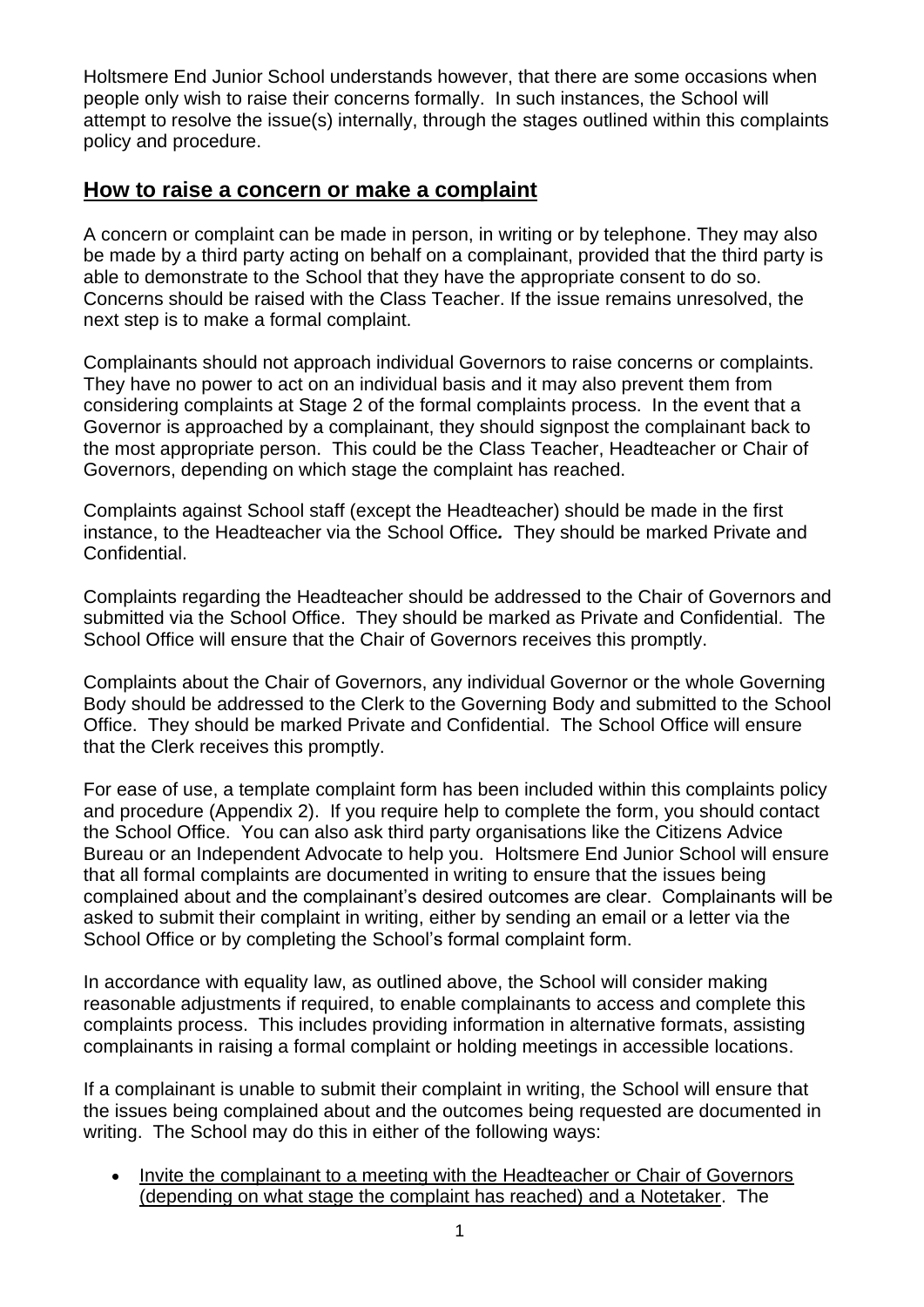Notetaker will document the issues being complained about and the complainant's desired outcomes, as discussed and agreed during the course of the meeting. At the end of the meeting, the complainant will be given a copy of the notes of the meeting containing this information and the School will retain the original copy for the purpose of investigating the complaint(s).

• Signpost the complainant to independent support, including Advocacy. Advocates provide qualified, independent support for people that have difficulty understanding information and advice or who would like support in communicating their views. Advocates can help complainants to formulate their complaint and then submit it on their behalf and support them through the complaints process. POhWER was founded in Hertfordshire in 1996. They deliver services in Hertfordshire as part of the HertsHelp service, in partnership with a wide range of voluntary sector organisations, including Advocacy. It is a free and impartial service. Their contact details are as follows:

POhWER Telephone: 0300 456 2370 Text: send the word 'pohwer' with your name and number to 81025 Email: [pohwer@pohwer.net](mailto:pohwer@pohwer.net) Skype: pohwer.advocacy Post: PO Box 14043, Birmingham, B6 9BL

### **Anonymous complaints**

Holtsmere End Junior School will not normally investigate anonymous complaints. In such instances, the Headteacher and/or the Chair of Governors will determine whether the complaint warrants an investigation and will ensure that this is completed, if so. The outcome of the investigation cannot be shared with the complainant, as the School will not know who they are and therefore, the School cannot ascertain whether or not the person is entitled to have confidential information regarding the complaint investigation shared with them.

## **Timescales**

All complaints must be raised within three months of an incident or event. Where a series of associated incidents have occurred, the complaint must be raised within three months of the last of these incidents. Holtsmere End Junior School will consider exercising the discretion to consider matters raised outside of this timeframe, only if the School deems that exceptional circumstances apply. To enable the School to make this decision, the complainant will be asked to explain their reasons as to why they have taken longer than three months to raise their complaint. If the complainant does not provide any explanation or the School deems that the explanation given is not compelling or exceptional enough to warrant the issue(s) being investigated as a late complaint, the School will confirm this in writing and take no further action.

### **Complaints received outside of term time**

Holtsmere End Junior School will consider any complaints made outside of term time to have been received on the first School day after the holiday period. The School will send the complainant an acknowledgement of their complaint, confirming the date of receipt,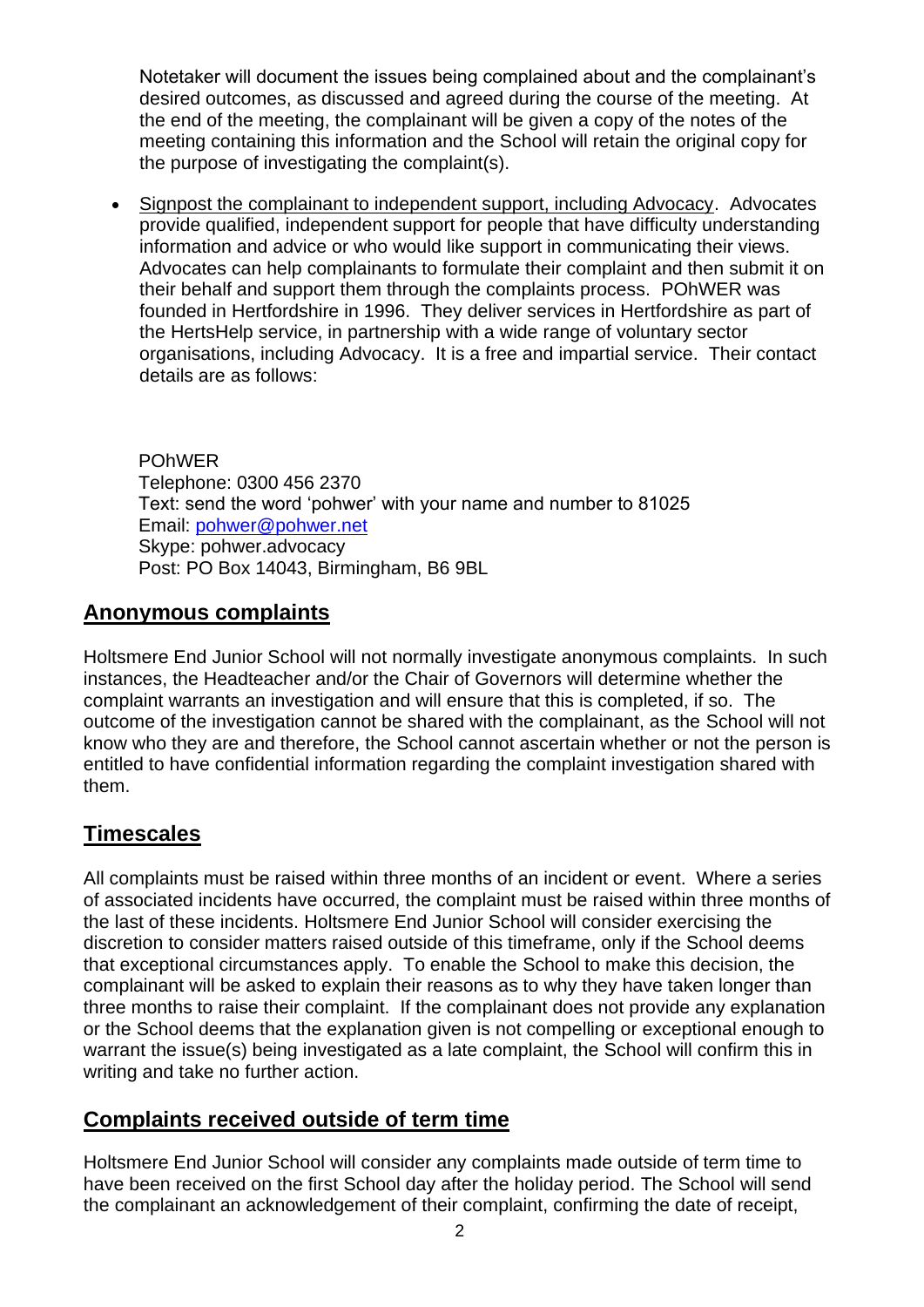what will happen next and the timescale that applies. This will differ depending on what stage of the complaints process has been reached.

### **Scope of this Complaints Policy and Procedure**

This policy and procedure only applies to complaints about the provision of facilities or services by Holtsmere End Junior School.

Some examples of issues that may be complained about are as follows:

- Complaints from individuals, including members of the public, about the provision of facilities or services by the School.
- Issues from parents or carers of children who attend the School.
- Complaints regarding pupil welfare and wellbeing.
- Complaints regarding bullying.
- Complaints regarding staff behaviour.
- A Governor complaining about a member of Staff.
- A member of Staff complaining about a Governor.
- A Governor complaining about another Governor.
- Complaints about the School's handling of a Subject Access Request (SAR) or a Freedom of Information (FOI) Request.

#### The following matters cannot be dealt with as a formal complaint:

- Complaints about pupil behaviour outside of School hours, e.g. weekends and holiday periods – such issues are not the School's responsibility.
- Complaints regarding third parties using or hiring School premises third party providers should have their own complaints process and you should contact them directly.
- Complaints about the School carrying out a statutory duty, e.g. making a Child Protection referral – the School's complaints process cannot be invoked to stop it from doing something it has a duty to do.
- Matters likely to require a Child Protection Investigation Complaints about Child Protection matters are handled under the School's Child Protection and Safeguarding Policy and in accordance with relevant statutory guidance.
- A member of staff complaining about another member of staff refer to the School's Internal Grievance Procedures.
- A member of staff complaining about an action or a decision of the School's Full Governing Body - the Governing Body will have already given the matter full consideration.
- Whistleblowing refer to the School's Internal Whistleblowing Procedure for all employees, including temporary staff and contractors. The Secretary of State for Education is the prescribed person for matters relating to education for Whilstleblowing in education who do not wish to raise matters directly with their employer. Referrals can be made at [www.education.gov.uk/contactus](http://www.education.gov.uk/contactus)
- Complaints regarding internal management decisions, e.g. Class and Teacher Allocations and School Session Time changes.
- National Curriculum content contact the Department for Education at [www.educa](http://www.education.gov.uk/contactus)[tion.gov.uk/contactus](http://www.education.gov.uk/contactus)
- Complaints about a decision or process that has been subject to a full consultation and subsequently approved by the Full Governing Body – the Governing Body has already given the matter full consideration and respondents have had the opportunity through the consultation process to put forward their views.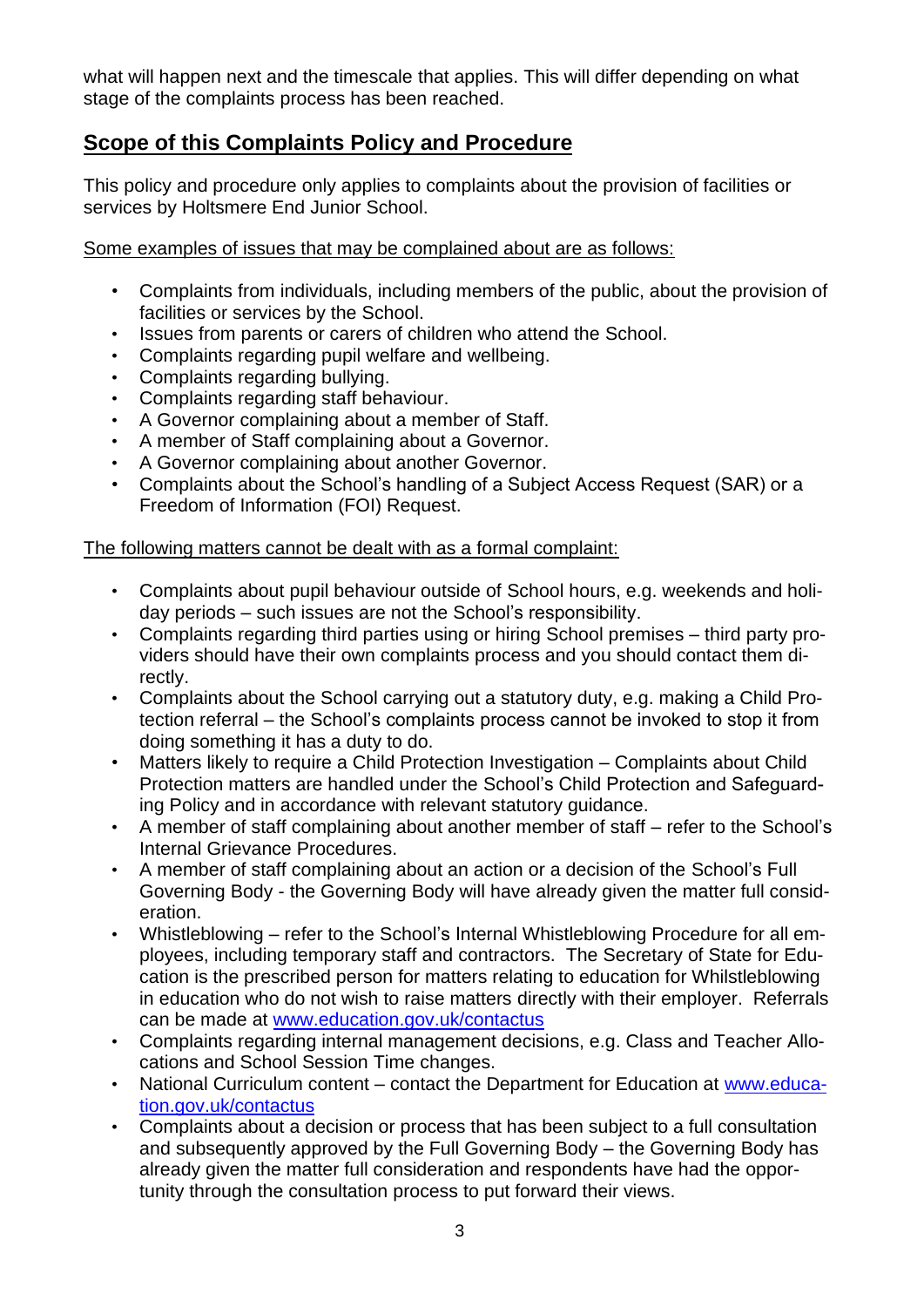- Unsuccessful School admission applications may ultimately be appealed to an Independent Appeal Panel.
- Complaints about Fixed-Term or Permanent Exclusions Permanent Exclusions may ultimately be appealed to an Independent Review Panel (IRP). For Fixed Term Exclusions, representations can be made to the Chair of Governors outside the provisions of the complaints process.

If other bodies are looking into aspects of a complaint, for example the Police, the Local Authority (LA) Safeguarding Teams or a Tribunal, this may impact on the School's ability to adhere to the timescales set out within this policy and procedure or may result in the process being suspended until the other relevant body has concluded its enquiries.

If a complainant commences legal action against Holtsmere End Junior School in relation to their complaint, we will consider whether to suspend the complaints process until the legal proceedings have concluded. The School will only consider investigating the complaint after the conclusion of legal proceedings if those proceedings did not address the issues at the heart of the complaint.

### **Resolving complaints**

At each stage of this process, Holtsmere End Junior School will aim to resolve the complaint. If appropriate, we will acknowledge that the complaint is upheld, in whole or in part. In addition, we may offer one or more of the following if it is deemed appropriate and necessary:

- An explanation.
- An admission that the situation could have been handled differently or better.
- An assurance that we will try to ensure the event(s) complained of will not recur.
- An explanation of the steps that have been or will be taken to help ensure that it will not happen again and an indication of the timescales within which any changes will be made.
- An undertaking to review relevant School policies in light of the complaint.
- An apology.

### **Withdrawal of a Complaint**

If a complainant wishes to withdraw their complaint, they must inform the School. Holtsmere End Junior School will ask them to confirm this in writing. If they are unable to do this however, the School will write to them to confirm that their complaint has been withdrawn, in accordance with their wishes.

### **Stage 1**

Formal complaints must be made to the Headteacher in the first instance (unless the complaint is about the Headteacher) via the School office. If you are unable to submit your complaint in writing by email or letter or by using the formal complaint form, the School will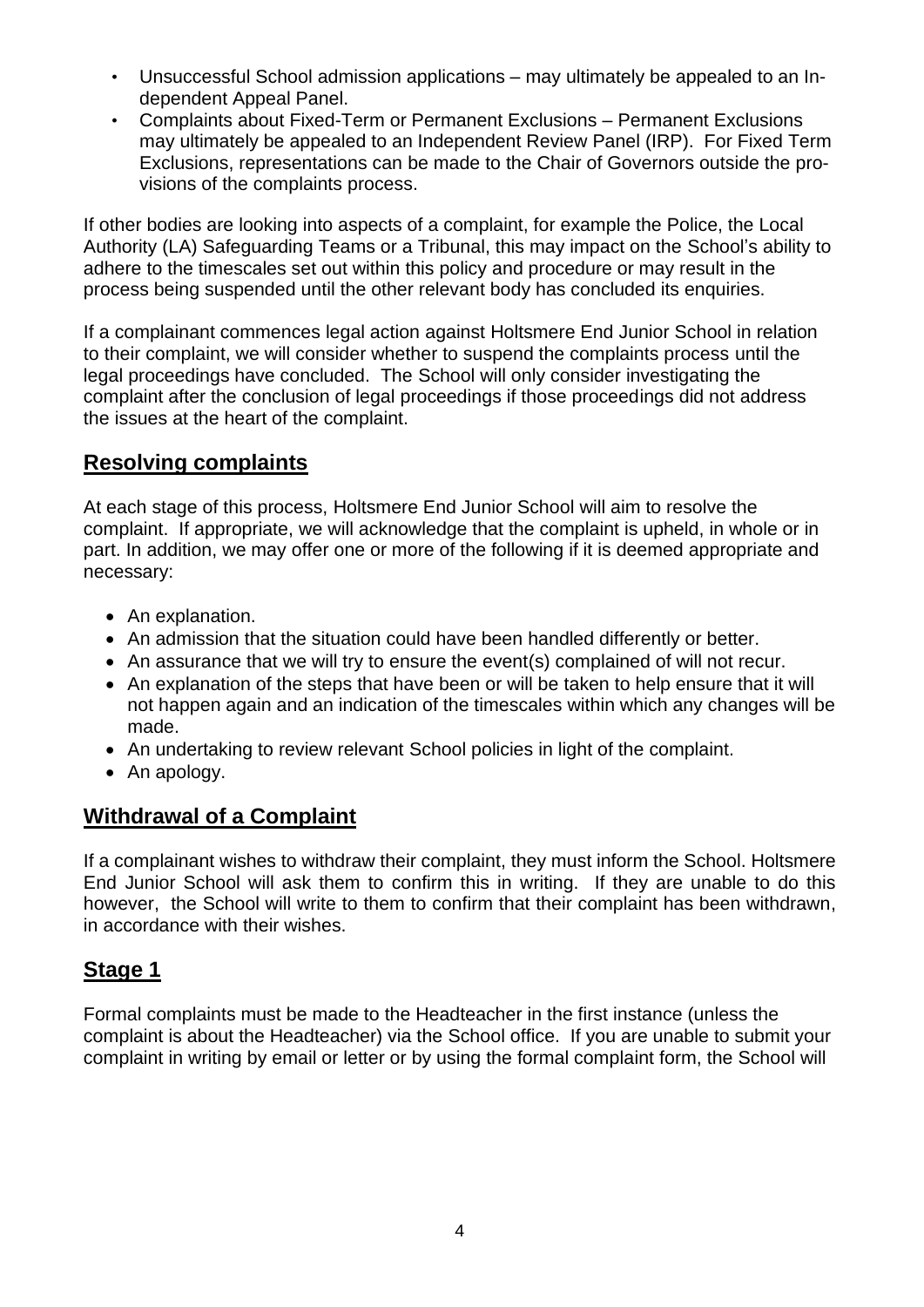follow the steps set out on pages 2 and 3 of this policy and procedure, by offering to meet you and/or signposting you to a free and impartial Advocacy and Support Service.

The Headteacher will record the date the complaint was received and will acknowledge receipt of the complaint in writing (either by letter or email) within 3 School days.

Within this response, the Headteacher will seek to clarify the nature of the complaint, ask what remains unresolved and what outcome(s) the complainant would like to see. The Headteacher will consider whether a face to face meeting is the most appropriate way of doing this. The Headteacher can delegate the investigation of the complaint to another member of the School's Senior Leadership Team, but not the decision(s) to be taken.

During the investigation, the Headteacher (or Investigator) will:

- Interview those involved in the matter and/or those complained of, allowing them to be accompanied if they wish. The decision in terms of who should be interviewed and how is up to the Headteacher (or Investigator).
- Keep a written record of any meetings or interviews in relation to their investigation.

Once the investigation has been concluded, the Headteacher will provide a formal written response within 10 School days from the date of receipt of the complaint. If the Headteacher is unable to meet this deadline for whatever reason, they will provide the complainant with an update and a revised response date.

The response will detail the actions taken to investigate the complaint and will provide a full explanation of the decision(s) made and the reasoning behind them.

Where appropriate and possible, the response will include details of actions Holtsmere End Junior School will take to hopefully resolve the complaint.

The Headteacher will advise the complainant how they may escalate their complaint should they remain dissatisfied with the outcome of Stage 1.

If the complaint is about the Headteacher, or a member of the Governing Body (including the Chair or Vice-Chair of Governors), a suitably skilled Governor will be appointed to complete all of the required actions at Stage 1 as set out above.

Complaints about the Headteacher or a member of the Governing Body must be made to the Clerk, via the School Office.

If the complaint is:

- jointly about the Chair and Vice Chair of Governors,
- the majority of the Governing Body or
- the entire Governing Body,

Stage 1 will be considered by an Independent Investigator appointed by the Clerk to the Governing Body. This person could be a Governor from another School. At the conclusion of their investigation, the Independent Investigator will provide a formal written response to the complainant.

If the complainant is dissatisfied with the Stage 1 response to their complaint, they have 10 School days in which to request escalation to Stage 2 of the complaints process.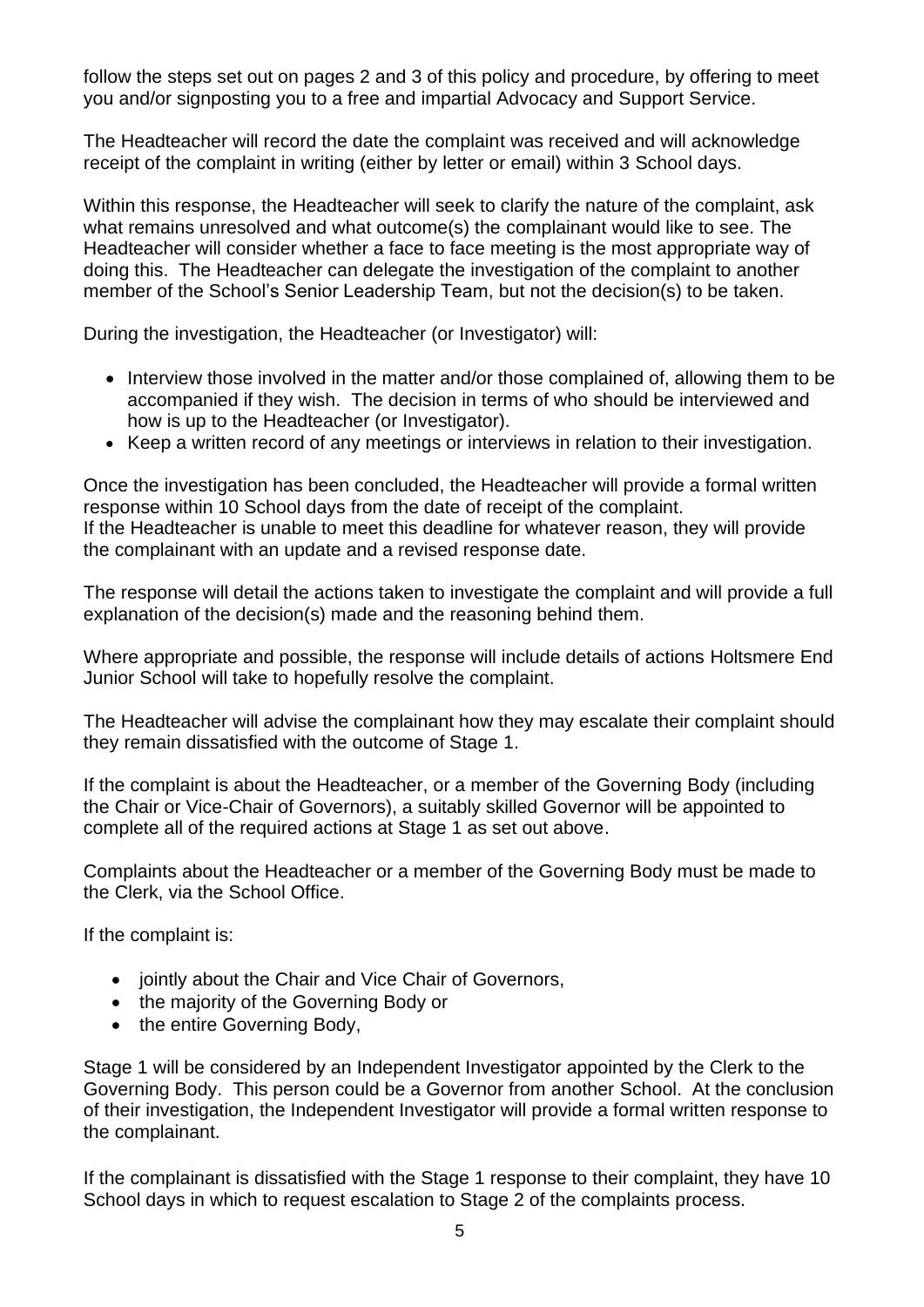Escalation requests made outside of this timeframe do not have to be accepted.

If the request is late, the complainant will be asked to explain why they have taken longer than 10 School days to request escalation of their complaint to the next stage. If the complainant does not provide any explanation or the School deems that the explanation given is not compelling or exceptional enough to warrant accepting the escalation request out of timescale, the School will confirm this in writing and take no further action.

### **Stage 2**

#### **Governors Complaint Panel Hearing**

If the complainant is dissatisfied with the outcome at Stage 1 and wishes to take the matter further, they can escalate the complaint to Stage 2 – where the complaint is heard by a Panel of Governors. The Panel is comprised of 3 impartial Governors, usually from the School's Governing Body. In exceptional circumstances however, a decision may be taken to use Governors from other Schools to make up the Panel. Stage 2 is the final stage of the School's complaints process.

A request to escalate to Stage 2 must be made by the complainant to the Chair of the Governing Body (or the Clerk to the Governing Body if the complaint is about the Chair) via the School office, within 10 School days of the Stage 1 response being issued.

The Chair of Governors (or the Clerk) will record the date the Stage 2 escalation request is received and acknowledge receipt of the request in writing (either by letter or email) within 3 School days.

Requests received outside of this timeframe will only be considered if the School deems that exceptional circumstances apply. Stage 2 will only consider complaints that have already been lodged and investigated at Stage 1. It is not an opportunity to raise new complaints. Any complainant wishing to do so must first complete Stage 1 of the School's complaints process.

The Chair of Governors (or the Clerk) will write to the complainant to inform them of the date of the Stage 2 Complaints Panel Hearing. They will aim to convene a Panel within 20 School days of receipt of the Stage 2 request. If this is not possible, they will provide an anticipated date and keep the complainant informed.

If the complainant rejects the offer of three proposed dates and without good reason, the Chair of Governors (or the Clerk) will decide when the Panel Hearing will be. It is permitted to proceed in the complainant's absence on the basis that the Panel will consider all written submissions from both parties.

The Stage 2 Complaints Panel Hearing will consist of at least three Governors with no prior involvement or knowledge of the complaint. Prior to the meeting, they will decide amongst themselves who will serve as the Chair of the Panel. If there are fewer than three Governors from <Insert Name of School> available (for example due to sickness or other prior commitments), the Chair of Governors (or the Clerk) will source any additional, impartial Governors through another local School or through the Local Authority's Governor Services Unit, in order to make up the committee. On some occasions, a Panel comprised entirely of external Governors may be convened to hear the complaint at Stage 2. This will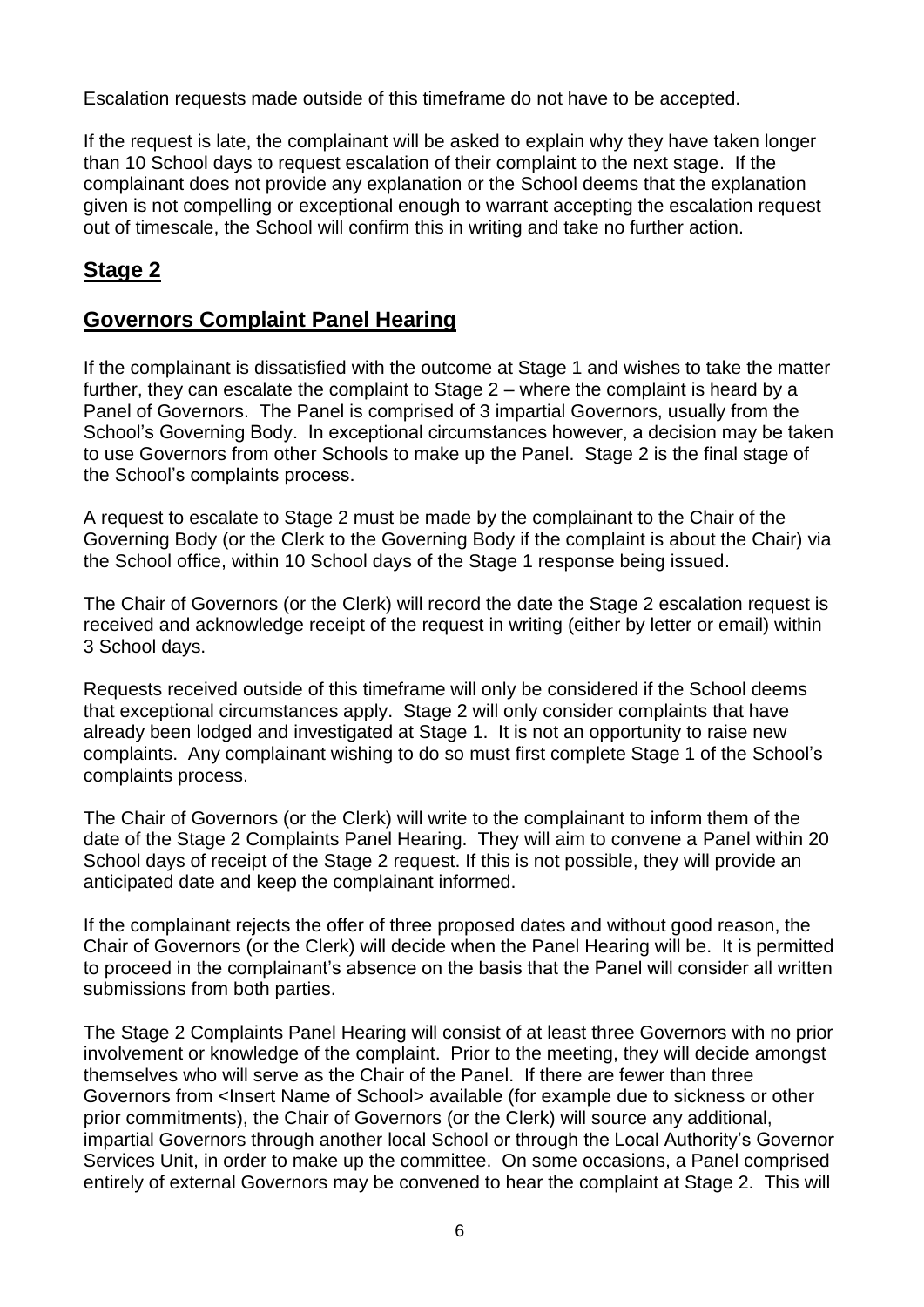depend on the circumstances of the complaint and the decision will be made by the Chair of Governors (or the Clerk).

The Complaints Panel will decide whether to deal with the complaint by inviting parties to a Hearing or by way of written representations, but in making their decision they will be sensitive to the complainant's needs. The Hearing may take place with both parties present or attending separately at different times. Once again, this will depend on the circumstances of the complaint.

Both parties (i.e. the complainant and the respondent on behalf of the School) may bring someone along with them to provide support. This could be a friend, relative or independent supporter. Generally, whilst not prohibited, we do not encourage either party to bring Legal Representatives to the Panel Hearing as it is not a Court of Law and cross questioning is not permitted. All questioning throughout the Hearing is conducted by the Panel. Witnesses, including members of staff, may be invited to give evidence during the course of the Panel Hearing. They may also bring someone along with them to provide support, such as a friend, relative or independent supporter.

If a complaint is made regarding the behaviour or conduct of a member of staff and it is upheld in full or in part, this may result in some form of disciplinary action taking place. Where this is the case, complainants will be informed that the matter will be progressed through Staff Disciplinary Procedures, if appropriate, but the outcome(s) cannot be shared with them as this information is confidential between the employer and employee.

Representatives from the media are not permitted to attend a Stage 2 Complaints Panel Hearing.

At least 14 School days before the meeting, the Chair of Governors (or the Clerk) will:

- Confirm and notify the complainant (and the respondent on behalf of the School) of the date, time and venue of the Panel Hearing. Every effort should be made to try and ensure that that Hearing date and time is convenient for both parties and that the venue and proceedings are accessible. Please note however, that if the complainant rejects the offer of three proposed dates and without good reason, the Chair of Governors (or the Clerk) will decide when the Panel Hearing will be and it is permitted to proceed in the complainant's absence on the basis that the Panel will consider all written submissions from both parties. Similarly, if either party elects to leave the Hearing before it has finished, it is permitted to continue in their absence.
- Request copies of any further written material to be submitted to the Panel at least 7 School days before the meeting. Late evidence will not be accepted.

Any written material submitted will be circulated to all parties at least 5 School days before the date of the Hearing. The Complaints Panel will not normally accept as evidence audio or video recordings of conversations that were obtained covertly and/or without the informed consent of all parties being recorded.

The Complaints Panel will not review any new complaints at this stage or consider evidence unrelated to the initial complaint that may have been included. Any new complaints must be dealt with at Stage 1 of the complaints process first.

The Stage 2 Complaints Panel Hearing will be held in private. Electronic recording of the Hearing is not normally permitted unless a complainant's own disability or special needs require a reasonable adjustment to be made. Complainants cannot insist on a Hearing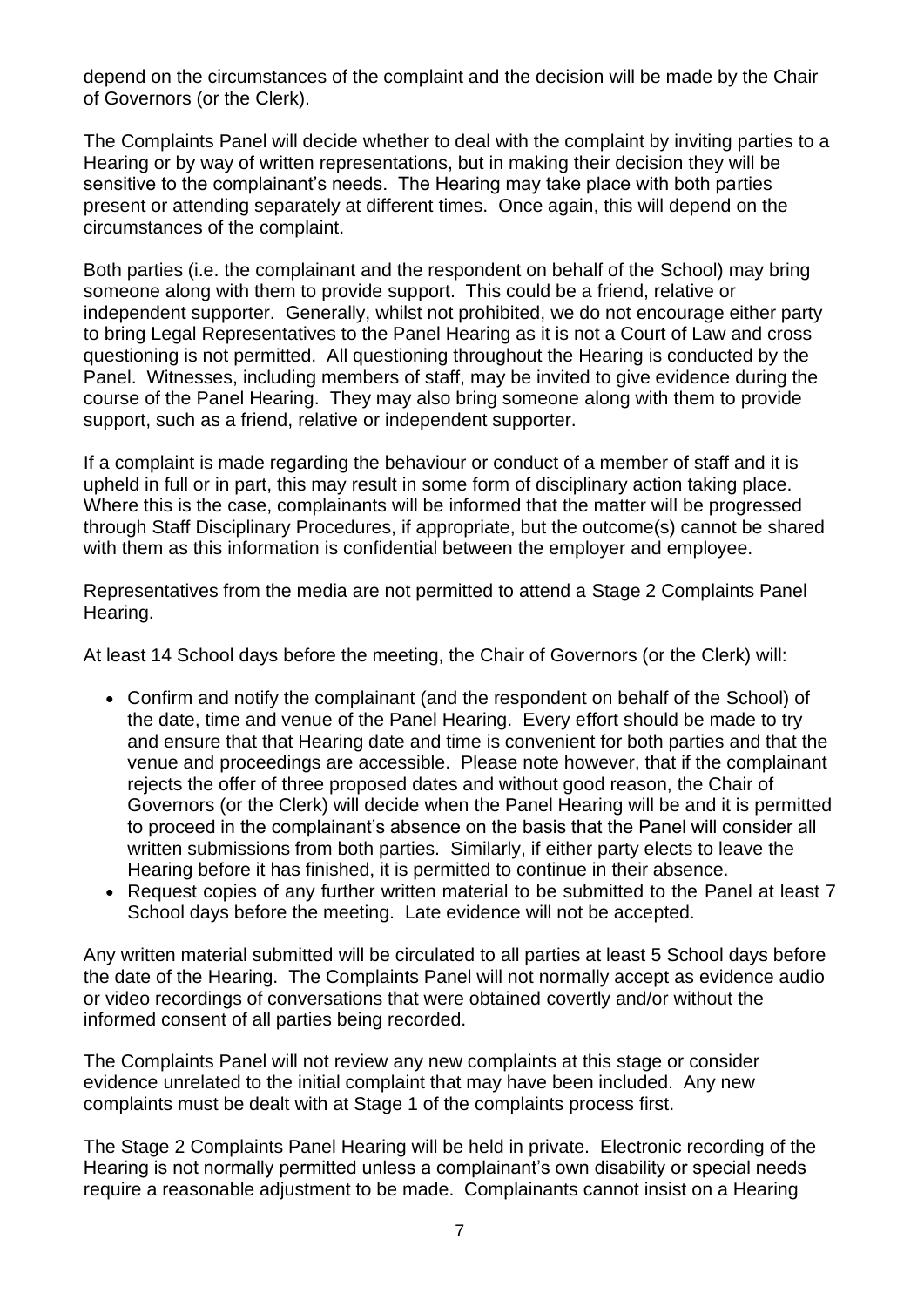being recorded without good reason. Prior knowledge and consent of all parties attending must be sought and obtained before recording of the Hearing can take place. Any request to audio or video record the meeting and whether this was consented to or not by all parties present should be documented in the Clerk's detailed notes of the Hearing. The final decision as to what reasonable adjustments will be made, if any, rests with the school.

The Stage 2 Complaints Panel will consider the complaint and all of the evidence presented by both parties. The Panel can:

- Uphold the complaint in full or in part.
- Reject the complaint in full or in part.
- Make a finding of No Judgement if there is insufficient evidence to reach a definitive conclusion.

If the complaint is upheld in full or in part, the Stage 2 Complaints Panel will:

- Decide on the appropriate action to be taken to try and resolve the complaint.
- Where appropriate, recommend changes to the School's systems or procedures to prevent the same or similar issues happening in the future.

The Chair of the Panel will provide the complainant and the respondent on behalf of the School with a full explanation of their decision and the reason(s) for it, in writing, within 5 School days of the Hearing.

The outcome letter to the complainant (and copied to the respondent on behalf of the School) will include details of how to contact the Department for Education if they are dissatisfied with the way their complaint has been handled by Holtsmere End Junior School.

If the complaint is:

- jointly about the Chair and the Vice Chair of the Governing Body or
- the majority of the Governing Body or
- the entire Governing Body,

Stage 2 will be heard by a Panel of Independent Governors.

The response will detail any actions taken to investigate the complaint and provide a full explanation of the decision(s) made and the reason(s) for them. Where appropriate, it will include details of actions Holtsmere End Junior School will take to try and resolve the complaint and to prevent the same issues from recurring.

The response will also advise the complainant how to escalate their complaint should they remain dissatisfied.

### **Stage 2**

### **Governor Review - Complaints where a child no longer attends the School and is no longer on roll**

The purpose of this complaints process is to ensure that if an error has been made, or an injustice has occurred, action can be taken to try and provide a remedy. Where the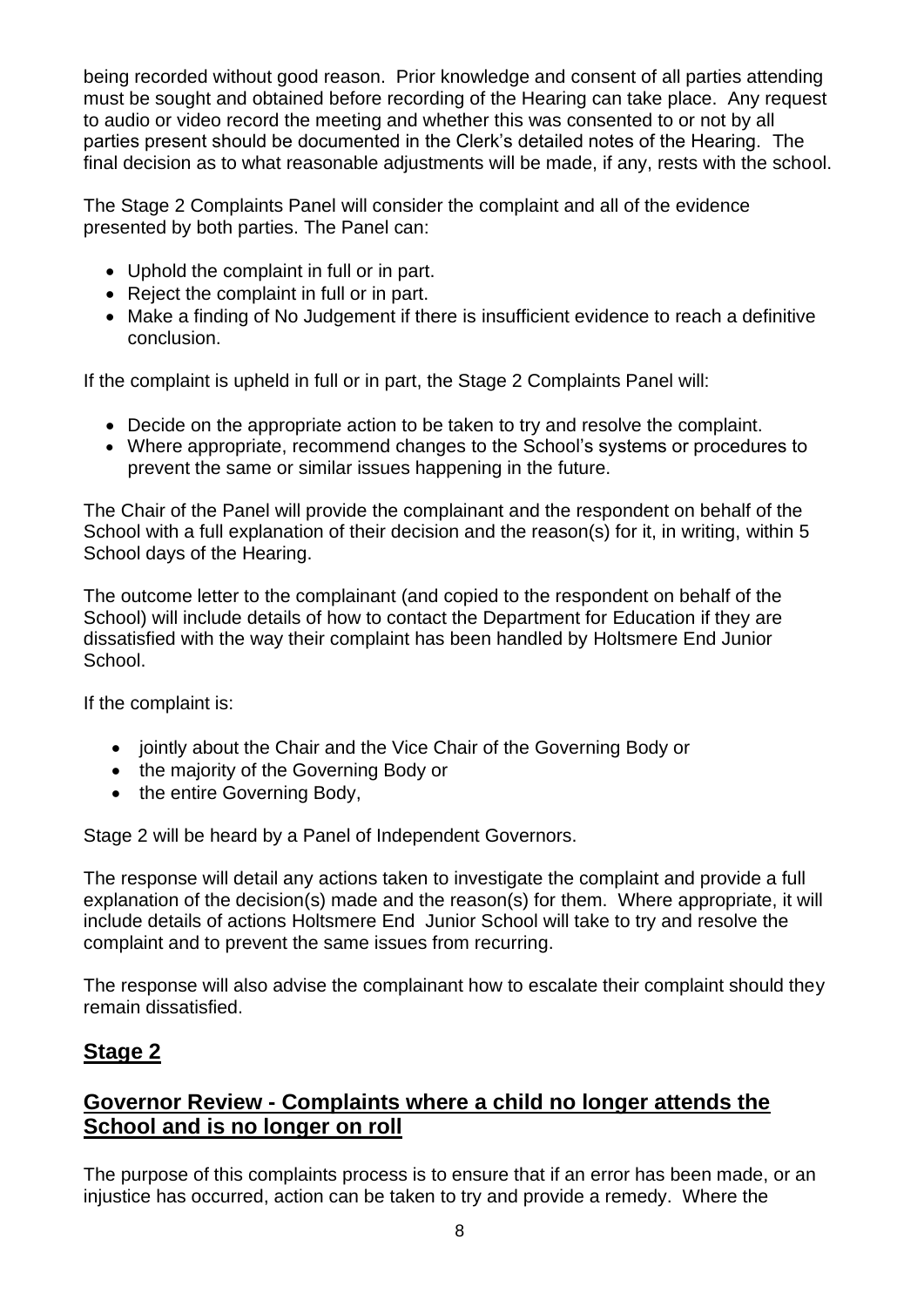complainant has removed their child from the School, it is impossible for the School to provide a remedy that will directly benefit them or their child.

However, as the Governing Body has a duty of care to pupils who remain on roll, where a child has left the School, it will ensure that the circumstances of any complaint made are reviewed so that the Governing Body is satisfied that the School had acted appropriately and that the relevant policies and procedures had been followed correctly.

Under this policy and procedure, where a child no longer attends the School and their name has been removed from the School roll, the Chair of Governors has the discretion to commission a Stage 2 Governor Review instead of a Stage 2 Complaints Panel. The Chair of Governors will choose one of the two options, to ensure that the complaint is investigated appropriately and that the complaints process can be concluded, however, the final decision as to which option they choose is entirely at their discretion.

If a decision is taken to commission a Stage 2 Governor Review instead of a Stage 2 Complaints Panel Hearing, the Chair of Governors will appoint a Governor who has had no prior involvement in the complaint to undertake this. If a Governor cannot be appointed from the School's own Governing Body (for example due to sickness or other prior commitments), the Chair of Governors will appoint an independent Governor from another local School or through the Local Authority's Governor Services Unit.

Once a Governor has been appointed, they will review the original complaint, the Stage 1 Investigation and response, the complainant's reply to the Stage 1 response (including their escalation request) and any further evidence the complainant has submitted (this must relate to the complaint and cannot be in relation to new matters).

When the review is complete, either the Chair of Governors or the Governor who conducted the review will write to the complainant to inform them whether the complaint has been upheld or rejected, in full or in part, and of any changes to practice and procedures which have been agreed by the Governing Body.

#### **Further recourse**

#### **Special Educational Needs provision complaints**

If your complaint is about the way the School has been delivering the provision set out in Section F of your child's Education, Health and Care Plan (EHCP), you may complain further to the Local Authority that maintains your child's EHCP.

If the EHCP is maintained by Hertfordshire County Council, you may complain further by setting out the detail of your complaint and sending it to:

Customer Service Team – Complaints Postal Point: CHO118 Resources Department County Hall Hertford SG13 8DF Email: [cs.complaints@hertfordshire.gov.uk](mailto:cs.complaints@hertfordshire.gov.uk)

Once in receipt of your complaint, the Complaints Manager for Children's Services will ensure that the Local Authority completes a Section F Provision Checklist. This process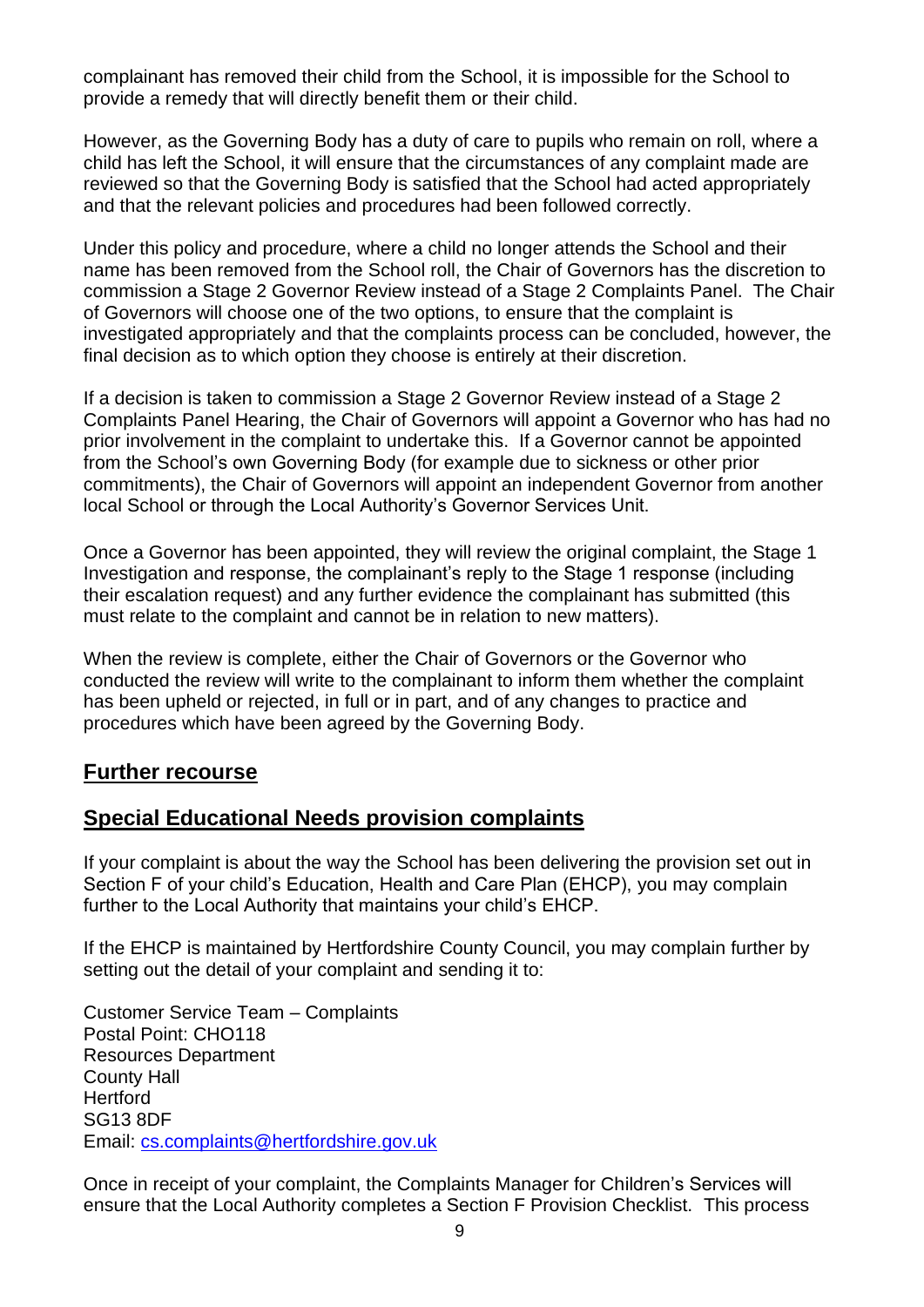entails a Provision Checklist being drawn up directly from Section F of the EHCP. A Senior SEND Officer will then visit the School in order to work through the checklist point by point and complete it. The Senior SEND Officer will seek the comments of the Headteacher, Senior Leadership Team, SENCo and Governors as appropriate, as well as any other information or advice that they deem necessary.

Once the Provision Checklist has been completed, the Local Authority will notify the complainant of the outcome in writing, enclosing a copy of the checklist. A copy of the outcome letter and Checklist will also be sent to the School for its information and record keeping. This process will take up to 25 working days (of the Local Authority) to conclude.

Complainants who remain dissatisfied following further investigation of their Special Educational Needs provision complaint by the Local Authority may complain to the Secretary of State who may decide to conduct an additional investigation. The contact details for the Secretary of State are set out below.

#### **Complaints of any other nature**

If the complainant believes that the School did not handle their complaint correctly in accordance with this complaints policy and procedure or that it acted unlawfully or unreasonably in exercising its duties under education law, they can approach the Department for Education (DFE) after they have exhausted the School's complaints process at Stage 2.

The DFE will not normally re-investigate the substance of a complaint or overturn any decisions made by Holtsmere End Junior School. They will consider whether the School has adhered to education legislation and any statutory policies relevant to the complaint. The DFE will not substitute its decision for that of the Stage 2 Complaints Panel simply because the complainant disagrees with it.

The complainant can refer their complaint to the Secretary of State at the Department for Education online at [www.education.gov.uk/contactus,](http://www.education.gov.uk/contactus) by telephone on 0370 000 2288 or by writing to:

Department for Education Piccadilly Gate Store Street **Manchester** M1 2WD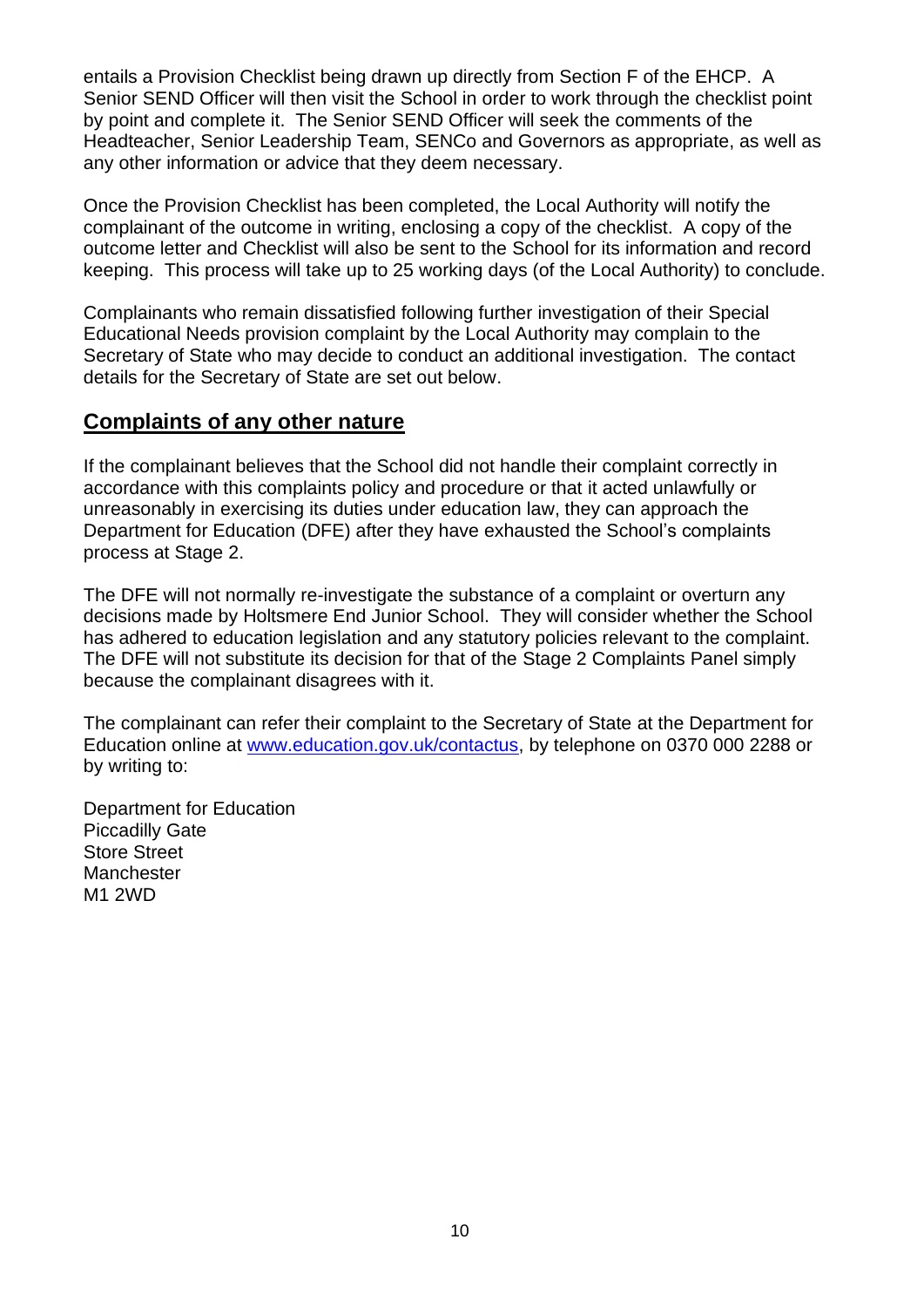### **Roles and Responsibilities**

#### **Complainant**

The complainant should:

- Explain their complaint in full as swiftly as possible.
- Co-operate fully with the School to try and resolve the complaint.
- Respond promptly to requests for information or meetings.
- Agree the details of their complaint and their desired outcomes in a timely way if clarification is requested.
- Ask for assistance if or when needed.
- Treat everybody involved in their complaint and the complaints process with dignity and respect.
- Refrain from publicising the details of their complaint on social media and respect confidentiality.
- Refrain from making allegations and threats.

If the complainant fails or refuses to follow the above, the School may have to suspend its consideration of their complaint, either temporarily or permanently, depending on the nature of the complainant's behaviour and how this affects the School's handling of the complaint. In such circumstances, the School also reserves the right to invoke its Policy and Procedure for Managing Persistent and Vexatious Behaviour and Complaints (contained in Appendix 3).

### **Investigator (if one is required or appointed)**

This could be the Headteacher or another member of the School's Senior Leadership Team. The Investigator's role is to establish the facts relevant to the complaint by:

- Providing a comprehensive, open, transparent and fair consideration of the complaint through:
	- $\circ$  Sensitive and thorough interviewing of the complainant to establish what has happened and who has been involved.
	- o Interviewing any staff, children, young people or any other people relevant to the complaint.
	- o Consideration of records and other relevant information.
	- o Analysing information.
	- o Referring to any relevant School policies and procedures that apply.
- Liaising with the complainant and the Complaints Co-ordinator as appropriate to try and identify how the complaint may best be resolved.

The Investigator should:

- Conduct interviews with an open mind and be prepared to persist in their questioning if they deem this necessary.
- Keep notes of interviews or arrange for an independent note taker to document the meeting.
- Ensure that any papers produced during the investigation are kept securely pending further consideration of the complaint.
- Be mindful of the timescales to respond.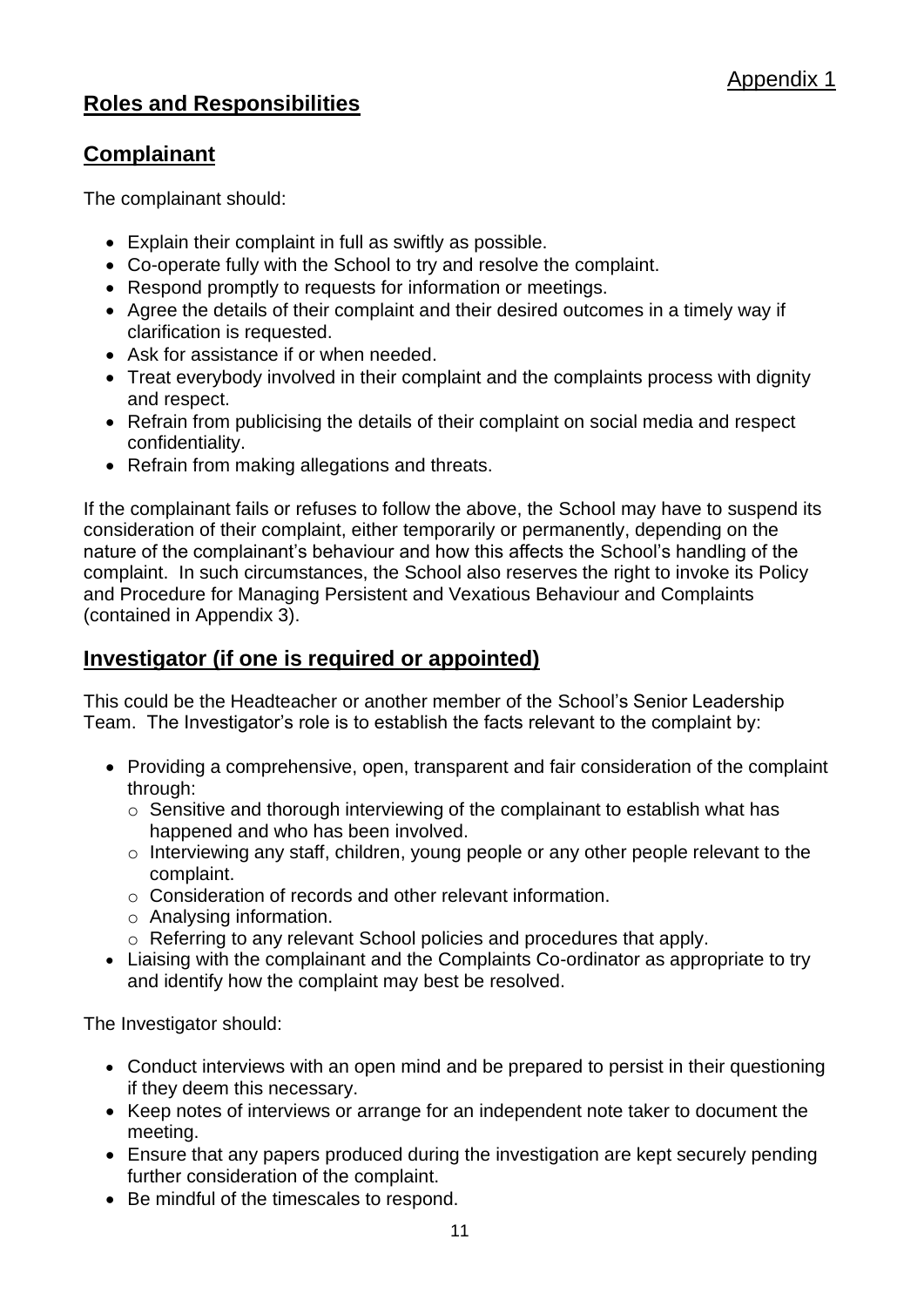• If the Investigator is somebody other than the Headteacher, then they should prepare a comprehensive report for the Headteacher or the Stage 2 Complaints Panel that sets out the facts, tries to identify solutions and makes recommendations to try and resolve the issues.

The Headteacher or Stage 2 Complaints Panel will then determine whether to uphold or reject the complaint in full or in part and communicate their finding(s) to the complainant, providing the appropriate escalation details.

### **Complaints Co-ordinator**

This could be the Headteacher, a Designated Complaints Governor or a member of School staff providing administrative support.

The Complaints Co-ordinator should:

- Ensure that the complainant is updated at each stage of the School's complaints process.
- Liaise with staff members, the Headteacher, the Chair of Governors, the Clerk and any another relevant sources of information or support, to ensure a smooth and effective complaints process.
- Remain mindful of issues regarding:
	- $\circ$  Sharing third party information.
	- o Additional support. This may be needed, for example, by complainants when making a complaint, including an Interpreter or where the complainant is a child or young person.
- Keep accurate records and store them securely.

### **Clerk to the Governing Body**

The Clerk is the point of contact for the complainant, the respondent on behalf of the School and the Stage 2 Complaints Panel. They should:

- Ensure that everybody involved in the complaints process is aware of their legal rights and responsibilities, including any under legislation relating to School complaints, education law, the Equality Act 2010, the Freedom of Information Act 2000, the Data Protection Act (DPA) 2018 and the General Data Protection Regulations (GDPR).
- Set the date, time and venue of the meeting, ensuring that the dates are convenient to all parties if they are invited to attend (unless three proposed dates have been declined without good reason in which case the Clerk or the Chair of Governors will decide when the Hearing will be). They should also ensure that the venue and proceedings are accessible for all attendees.
- Collate any written material relevant to the complaint (for example; the Stage 1 paperwork, the respondent on behalf of the School's submission, the complainant's submission and signed, dated witness statements) and send it to all parties in advance of the meeting within an agreed timescale (including the Panel).
- Take detailed notes of the Stage 2 Complaints Panel Hearing.
- Provide a copy of their detailed notes to either or both parties if requested to do so.
- Notify both parties of the Panel's findings.

### **Chair of the Stage 2 Complaints Panel**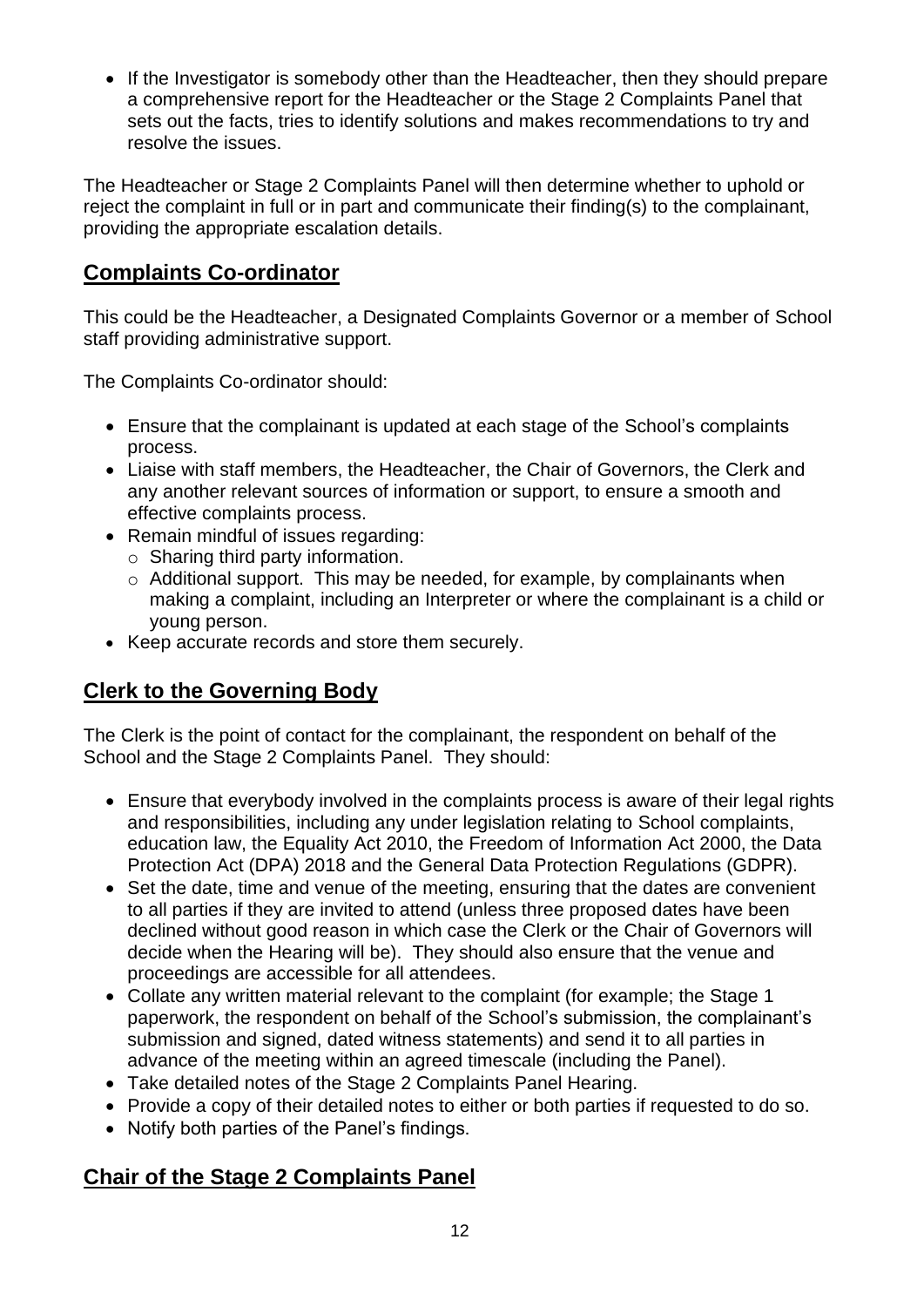The Chair of the Stage 2 Complaints Panel will be appointed in advance of the Hearing and should ensure that:

- Both parties are asked (via the Clerk) to provide any additional information relating to the complaint by a specified date in advance of the Hearing.
- The Hearing is conducted fairly and impartially, is not adversarial, and that, if all parties are invited to attend, everyone is treated with respect and courtesy.
- Complainants who may not be used to attending such Hearings are put at ease insofar as possible. This is particularly important if the complainant is a child or young person.
- The remit of the Complaints Panel is explained to both parties.
- Written material is seen by everyone in attendance, provided it does not breach confidentiality or any individual's rights to privacy under the DPA 2018 or GDPR.
- If a new issue arises, it would be useful to give everyone the opportunity to consider it and comment upon it. This may require an adjournment of the Hearing. New issues would need to be passed back for consideration at Stage 1 first.
- Both the complainant and the respondent on behalf of the School are given the opportunity to put forward their case and seek clarity, either through written submissions ahead of the Hearing or verbally in the Hearing itself.
- No cross questioning is permitted. All questioning is conducted by the Panel.
- The issues are addressed.
- Key findings of fact are made.
- The Panel is open-minded and acts independently.
- No member of the Panel has an external interest in the outcome of the proceedings or has had any involvement at an earlier stage of the complaints process.
- The Clerk takes detailed notes of the Hearing.
- They liaise with the Clerk whenever the need arises (and the Complaints Coordinator, if the School has one).

### **Stage 2 Complaints Panel Member**

Stage 2 Complaints Panel Members should remain mindful that:

- The Hearing must be independent and impartial and should be seen to be so.
- No Governor may sit on the Panel if they have had prior involvement in the complaint or in the circumstances surrounding it.
- The aim of the Hearing should be to try and resolve the complaint and achieve reconciliation between the School and the complainant wherever possible.
- The complainant may not be satisfied with the outcome if the Panel does not find in their favour. It may only be possible to establish the facts and make recommendations.
- Many complainants will feel nervous in a formal setting such as this.
- Parents and carers often feel emotional when discussing issues that affect their children.
- Extra care needs to be taken if the complainant is a child or young person and they are present during all or part of the Hearing.
- Careful consideration of the atmosphere and proceedings should be given to ensure that a child or young person does not feel intimidated.
- The Panel should respect the views of a child or young person and give them equal consideration to those of adults.
- If a child or young person is the complainant, the Panel should ask them in advance if any support is needed to help them present their complaint.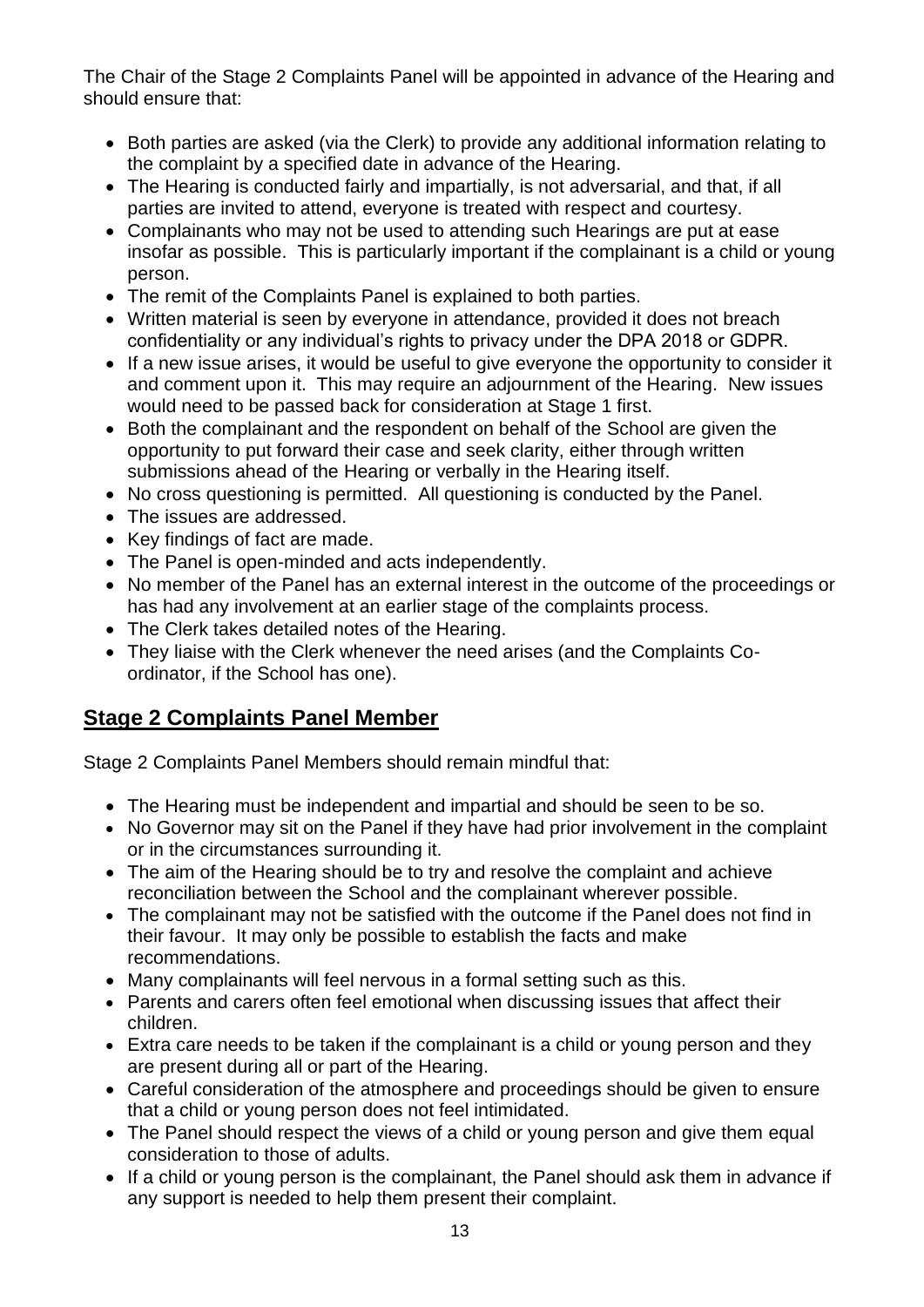- Where a child or young person's parent or carer is the complainant, the Panel should give them the opportunity to say which parts of the meeting, if any, the child or young person would like to be present for.
- The complainant should be advised that it may not be agreed for a child or young person to attend a Hearing if the Panel considers that it is not in the child or young person's best interests.
- The welfare and best interests of the child or young person should remain at the forefront at all times.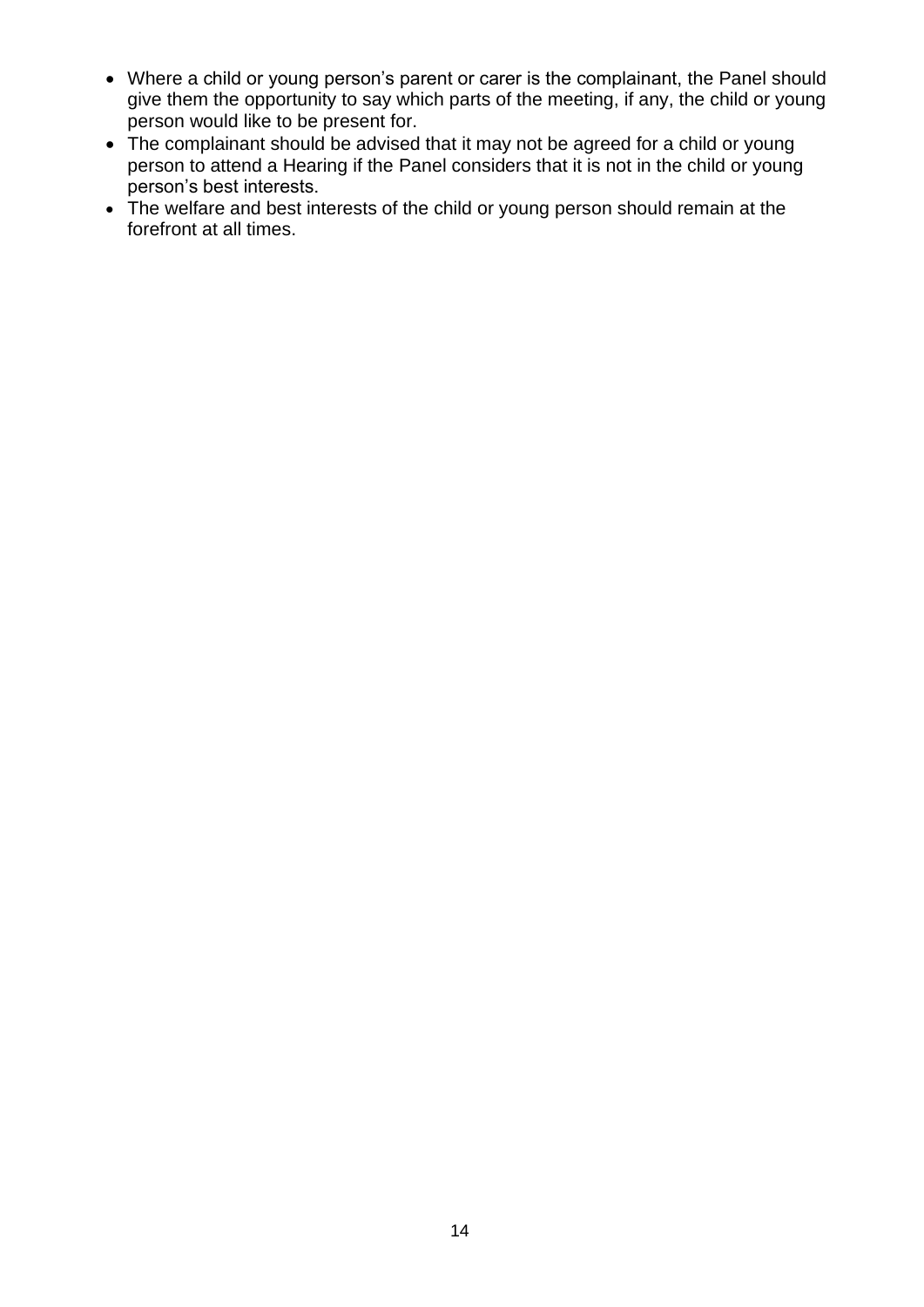## **Formal Complaint Form**

| Name:                                                                          |                |  |  |  |
|--------------------------------------------------------------------------------|----------------|--|--|--|
| <b>Address:</b>                                                                |                |  |  |  |
| Postcode:                                                                      |                |  |  |  |
| <b>Email address:</b>                                                          |                |  |  |  |
| <b>Telephone No:</b>                                                           | Day:           |  |  |  |
|                                                                                | Evening:       |  |  |  |
|                                                                                | <b>Mobile:</b> |  |  |  |
| What is the nature of your complaint? (Please use additional sheets if needed) |                |  |  |  |
|                                                                                |                |  |  |  |
|                                                                                |                |  |  |  |
|                                                                                |                |  |  |  |
|                                                                                |                |  |  |  |
|                                                                                |                |  |  |  |
|                                                                                |                |  |  |  |
|                                                                                |                |  |  |  |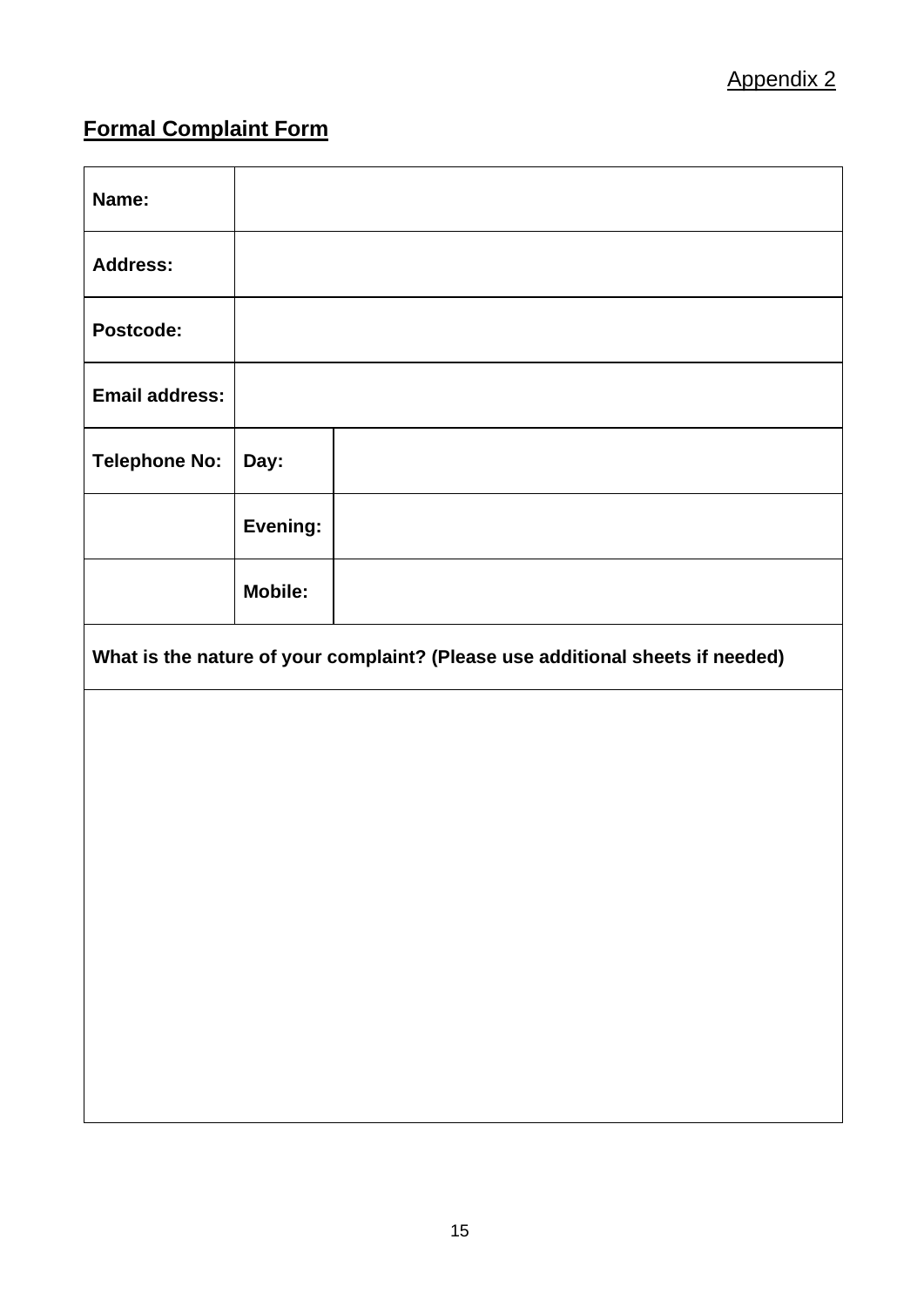| Have you raised your issue(s) with<br>your child's Class Teacher at the<br>informal stage? If so, when did you<br>do this? | Yes (inc. date) | <b>No</b> |  |  |  |
|----------------------------------------------------------------------------------------------------------------------------|-----------------|-----------|--|--|--|
| Have you complained to the<br><b>Headteacher at Stage 1?</b>                                                               | Yes (inc. date) | <b>No</b> |  |  |  |
| What happened when you complained to the Headteacher?                                                                      |                 |           |  |  |  |
|                                                                                                                            |                 |           |  |  |  |
|                                                                                                                            |                 |           |  |  |  |
|                                                                                                                            |                 |           |  |  |  |
|                                                                                                                            |                 |           |  |  |  |
| What are your desired outcomes?                                                                                            |                 |           |  |  |  |
|                                                                                                                            |                 |           |  |  |  |
|                                                                                                                            |                 |           |  |  |  |
|                                                                                                                            |                 |           |  |  |  |
|                                                                                                                            |                 |           |  |  |  |
| Signed:                                                                                                                    |                 |           |  |  |  |
| Date:                                                                                                                      |                 |           |  |  |  |

Please return your completed complaint form to the School Office either by email at admin@holtsmerejm.herts.sch.uk or in hard copy format and it will be passed to the Headteacher or Chair of Governors, depending on what stage the complaint is at and what it is regarding.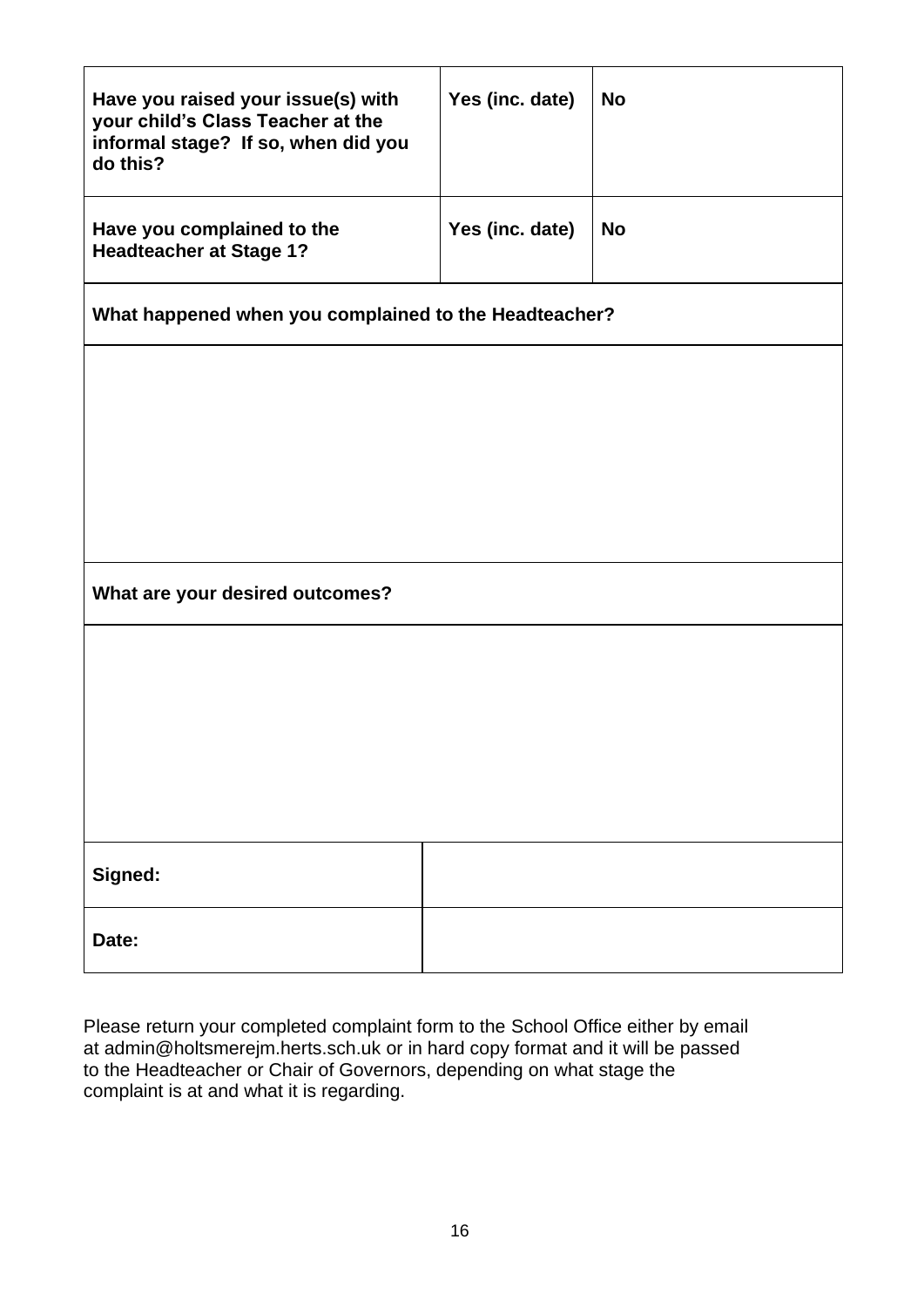### **Holtsmere End Junior School Policy and Procedure for Managing Persistent and Vexatious Behaviour and Complaints**

Holtsmere End Junior School is committed to dealing with all complaints fairly and impartially and in accordance with the complaints policy and procedure that the Governing Body has adopted.

The School will not normally limit the amount of contact that parents, carers or complainants have with us; however, the School does not expect its staff to tolerate unreasonable behaviour and we will take decisive action to protect staff from such behaviour, including any that the School deems to be abusive, offensive or threatening.

Holtsmere End Junior School defines unreasonable behaviour as that which affects the smooth and efficient running of the School on a daily basis, or that which hinders the School's consideration of complaints because of the frequency or nature of the complainant's contact with the School, such as, if the complainant:

- Refuses to articulate their complaint or specify the grounds of a complaint or the outcomes sought by raising the complaint, despite offers of assistance.
- Refuses to co-operate with the complaints process at any stage.
- Refuses to accept that certain issues are not within the scope of the complaints process.
- Insists on the complaint being dealt with in ways which are incompatible with the complaints process or with good practice, or only in a way that suits themselves.
- Introduces trivial or irrelevant information that they expect to be taken into account and commented upon.
- Raises detailed but unimportant questions and insists they are answered fully, often immediately and to their own timescales.
- Makes unfounded complaints about staff who are trying to deal with the issues and seeks to have them replaced.
- Seeks to change the basis of some or all of the complaint as the complaints process proceeds.
- Repeatedly makes the same complaint(s) (despite previous investigations or responses concluding that the complaint is unfounded or has been fully addressed).
- Refuses to accept the outcome of the complaints process despite the fact that the process has been exhausted and correctly implemented, including signposting the complainant to the Department for Education (DFE).
- Seeks an unrealistic outcome.
- Makes excessive demands on School time by way of frequent, lengthy, complicated and stressful contact(s) with staff regarding the complaint, in person, in writing, by email and by telephone whilst the complaint is being dealt with.
- Uses threats to intimidate.
- Uses abusive, offensive or discriminatory language or violence.
- Makes and breaks contact with the School on an ongoing basis with varying time delays in between.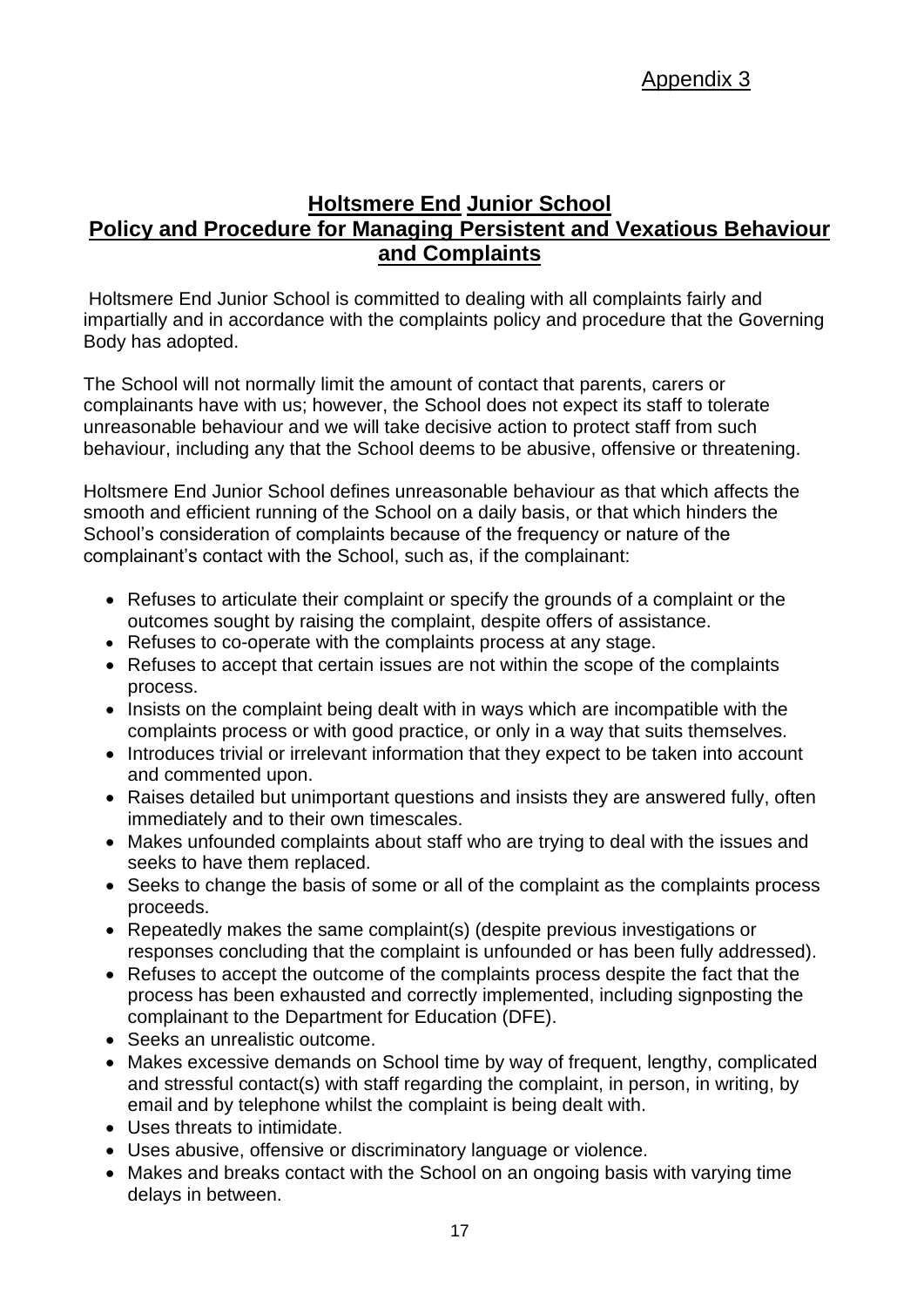- Knowingly provides false information.
- Persistently approaches various individuals at the School, as well as the Local Authority, Ofsted and the Department for Education, etc, through different routes about the same issue(s) in the hope of eliciting different responses.
- Publishes what the School deems to be inappropriate or unacceptable information on social media or other platforms.

Complainants should try to limit their communication with the School where it relates to their complaint, whilst the complaint is being progressed through the complaints process. It is unhelpful and unnecessary if repeated correspondence is sent (either by letter, phone, email or text), as it could delay the outcome(s) being finalised.

Wherever possible, the Headteacher or Chair of Governors will discuss any concerns with the Complainant/Parent/Carer about their behaviour informally before deciding to invoke this policy and procedure for managing persistent and vexatious behaviour and complaints.

If any unreasonable behaviour continues after the Headteacher or Chair of Governors has spoken informally with the Complainant/Parent/Carer, the Headteacher will write to them. The Headteacher will confirm that the School deems their behaviour to be persistent and/or vexatious and will ask them to stop behaving in this way.

Wherever Complainants/Parents/Carers continue to contact Holtsmere End Junior School excessively, causing a significant level of disruption, the School will consider whether to impose some or all of the following communication restrictions and confirm this in writing accordingly:

- Requesting that contact only takes place in a particular form (e.g. letters only).
- Requiring contact to take place with a designated member of Staff (e.g. the Headteacher).
- Restricting telephone calls to specified days and times.
- Asking the complainant to enter into an agreement about their future contact with the School.
- Informing the complainant that if they do not follow this advice (as stated above), any further communication/correspondence that does not present significant new matters or new information will only be kept on file and will not be acknowledged or responded to.
- If the complainant tries to re-open an issue that has already been considered through the complaints process, the Chair of Governors will inform them in writing that the process has been exhausted, that the matter is now closed, and that the School will not enter into any further correspondence about it.

The decision of the Headteacher or Chair of Governors to invoke this policy and procedure (and any communication restrictions imposed as a result) is final and cannot be challenged or overturned through the School's complaints process. This is because the decision will be reviewed by the Headteacher or Chair of Governors after six months. If the Complainant/Parent/Carer's behaviour has remained the same or worsened, the Headteacher or Chair of Governors reserves the right to extend the communication restrictions for a further six months each time they review the situation. If the Complainant/Parent/Carer's behaviour has improved to a level that the School deems acceptable, then communication restrictions will be lifted on the proviso that should matters regress, the School reserves the right to reinstate the communication restrictions that previously applied.